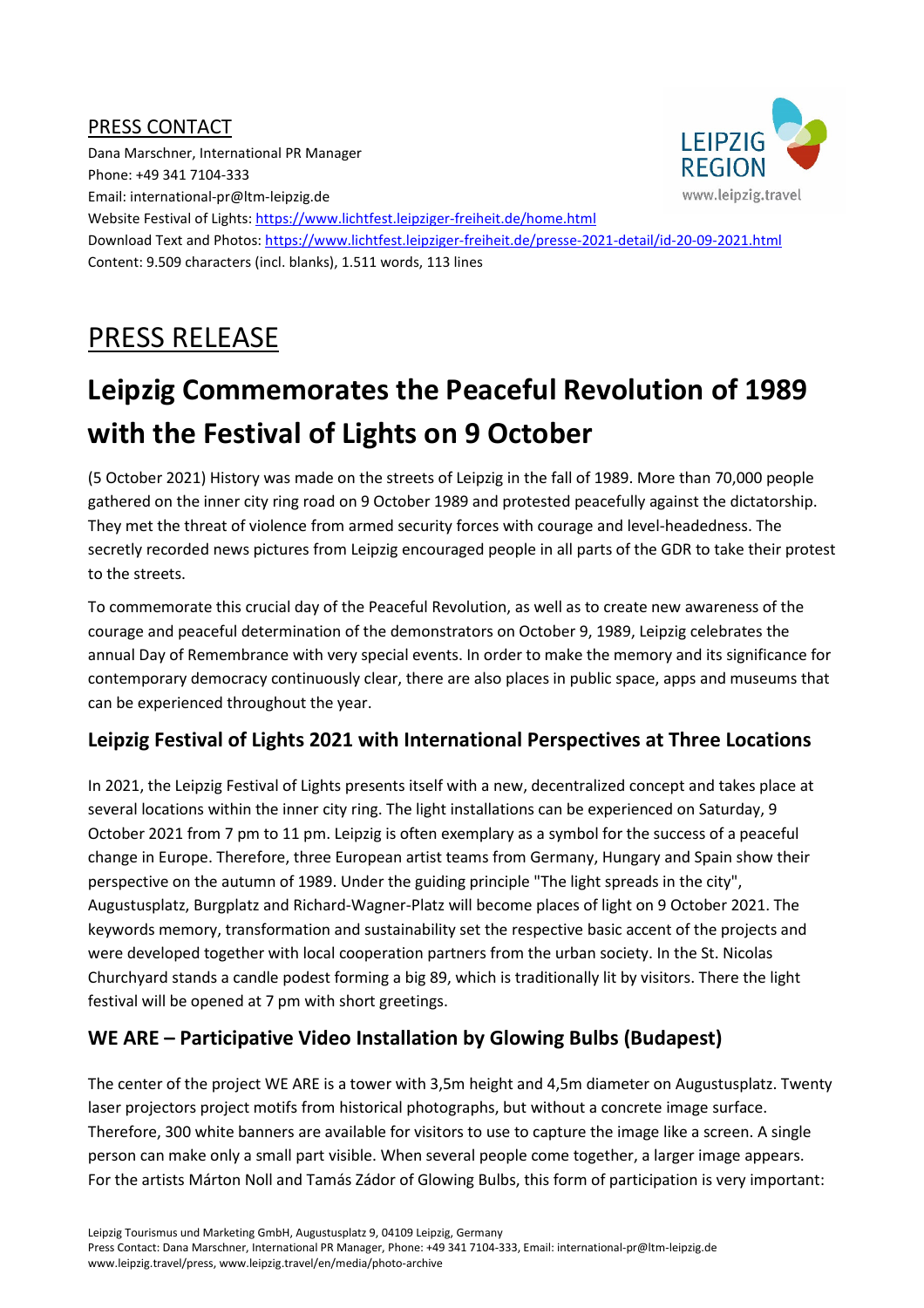*"We want people to experience and rediscover seemingly familiar and unfamiliar images for themselves in a different way through our installation. The visitors should realize that it takes courage to hold up a sign on a street, even if this is no longer associated with any danger today. This gesture of holding up a sign on the street gives strength to others and raises many questions."* 

### **RING (do/undo/redo) – Walk-in Light Installation by Brut Deluxe (Madrid)**

On Burgplatz, light festival visitors can expect a walk-through, dynamically illuminated rotunda named RING with a diameter of around 10 meters and a height of almost three meters. It is covered on the inside with 450 reflecting balloons that reflect both the light of the video production and the visitors. The outside of the rotunda is covered with 1,400 white latex balloons and designed with recycled materials. Visitors can choose and change their location, making the image and perspective always different. The shape of the RING refers to the desirable cycle of materials and products. It also refers to the inner city ring that the people of Leipzig so courageously walked on during the Monday demonstrations in the fall of 1989. The artist duo Ben Busche and Miguel de Guzmán from Brut Deluxe explain what the topic of sustainability has to do with 1989: *"The progressive environmental destruction in the former GDR, the overexploitation of nature, dirty rivers - all of this was a very strong motivation for many people in 1989 to take to the streets and stand up for change. At that time, it took great courage. It also shows that many of the concerns of 1989 are still at least as relevant in principle as they were then."*

#### **89 VOICES – Interactive Light Project by Loomaland (Berlin)**

On Richard-Wagner-Platz, an open light labyrinth made of quotes from contemporary witnesses can be experienced, which only becomes visible through the presence of visitors. "If no one had come, nothing would have happened." This simple fact, and thus the courage and determination of all those who took to the streets in 1989, is taken up symbolically by the 89 VOICES project. For it is only through the people moving around the square at the Leipzig Festival of Lights that the writing elements are uncovered. The more people there are at the same time, the larger the mosaic becomes and the more messages can be read.

The artists Florian Giefer and Denis Bivour have processed the special perspective of women on the Peaceful Revolution in their project: *"It was incredibly exciting to hear how a relatively short period of time like the fall of 1989 can influence an entire life and turn it upside down. Even after more than 30 years, the people who were there are still deeply touched emotionally."* 

### **Festival of Lights Leipzig 2021 – 9 October 2021 from 7 pm to 11 pm:**

#### **All light projects at a glance**

- Augustusplatz: WE ARE participative video installation by Glowing Bulbs (Budapest, Hungary) www.glowingbulbs.com
- Burgplatz: RING (do/undo/redo) dynamic walk-in light installation by Brut Deluxe (Madrid, Spain) www.brutdeluxe.com
- Richard-Wagner-Platz: 89 VOICES interactive light project by Loomaland (Berlin, Germany) www.loomaland.com

Website Festival of Lights: https://www.lichtfest.leipziger-freiheit.de/home.html Download Text and Photos: https://www.lichtfest.leipziger-freiheit.de/presse-2021-detail/id-20-09-2021.html